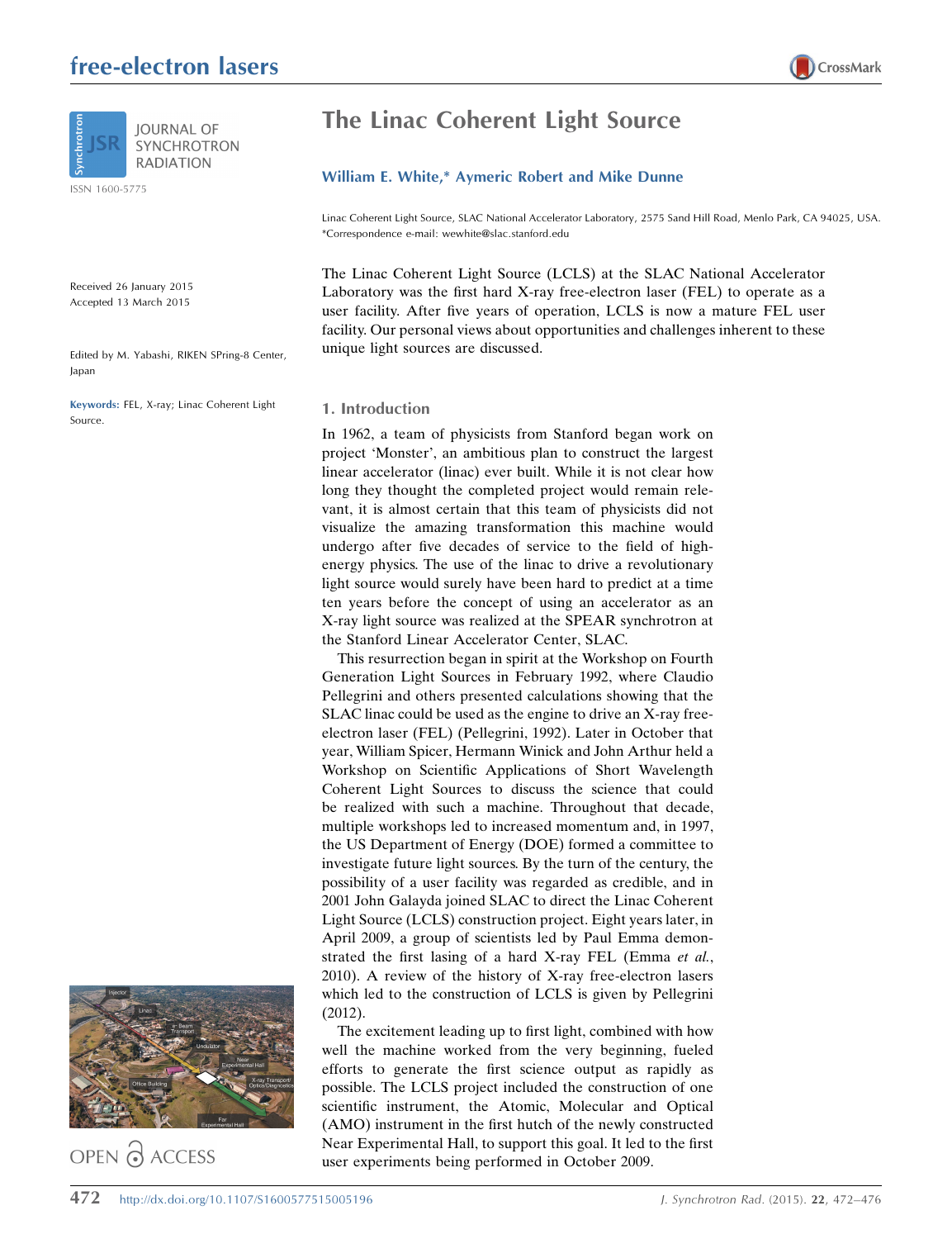## 2. Facility description

The LCLS construction project delivered an experimental facility that consists of three experimental hutches in the Near Experimental Hall and three more experimental hutches in the Far Experimental Hall, connected by a 200 meter-long transport tunnel, as described in Fig.  $1(a)$ . The instruments in the remaining five hutches were completed over a period of 40 months. This was supported by a dedicated construction project funded by DOE (known as LUSI–LCLS Ultrafast Science Instruments) that funded the construction of three instruments (XPP, XCS, CXI), coupled to a separate consortium funding the SXR instrument. More recently, the MEC instrument was jointly funded by the Fusion Energy Sciences and Basic Energy Sciences programs in DOE, leading to completion of the current suite of LCLS instruments in January 2013. The location of all LCLS instruments is shown in Fig.  $1(b)$ .

Each of these instruments was built in response to the report 'The First Experiments' (Shenoy & Stohr, 2003), detailing the conclusions from a group of scientists led by Gopal Shenoy and Joachim Stohr, which highlights the initial



Figure 1

Description of the LCLS facility on the SLAC National Accelerator Laboratory site.  $(a)$  Annotated aerial view highlighting the various areas of LCLS, including the injector, linac, undulator and experimental halls. (b) Details of the location of the LCLS experimental hutches in the experimental halls.

breadth of scientific interest and excitement in the unique capabilities of LCLS.

The LCLS instruments are optimized for the soft X-ray  $(250 \text{ eV} - 2 \text{ keV})$  or the hard X-ray  $(3 \text{ keV} - 11 \text{ keV})$  range that can be provided by the first harmonic of the undulators. Some can also use the third harmonic of the spectrum. Their configuration can be summarized as follows, with each of them offering capabilities to study many areas of science using the unique X-ray FEL beam properties:

AMO – Atomic, Molecular and Optical instrument utilizes a highly focused and intense soft X-ray beam and offers the possibility to perform imaging, time-resolved spectroscopy and high power density studies (Ferguson et al., 2015).

SXR – Soft X-ray Research instrument utilizes FEL radiation to study spectroscopically various fields of science such as ultrafast chemistry, highly correlated materials, magnetism and surface science (Dakovski et al., 2015).

XPP – X-ray Pump–Probe instrument uses femtosecond time-resolved hard X-ray diffraction, scattering and spectroscopy techniques to study the photo-induced dynamics of physical, chemical and biological systems at the atomic scale (Chollet et al., 2015).

XCS – X-ray Correlation Spectroscopy instrument exploits the unique coherent properties of the LCLS hard X-ray beam, by using coherent X-ray scattering techniques. This allows investigating structural and dynamical phenomena in complex and disordered systems down to the atomic scale (Alonso-Mori et al., 2015a).

CXI – Coherent X-ray Imaging instrument takes advantage of its intense micrometer and sub-micrometer size focused hard X-ray beams for primarily forward scattering studies of very small weakly scattering objects. CXI is used, for example, to perform protein crystallography studies of small crystals, X-ray/matter interaction studies under intense X-ray illumination and is also the platform to develop molecular imaging by means of coherent diffractive imaging using hard X-rays (Liang et al., 2015).

MEC – Matter in Extreme Conditions instrument provides the ability to use high power optical laser beams to generate matter at extreme temperatures and pressures, allowing studies of transient phenomena that are highly relevant to fields as diverse as astrophysics, planetary physics, geophysics and plasma physics (Nagler et al., 2015).

Significant development has followed ever since to expand the capacity of the facility, including techniques for multiplexing instruments (Feng et al., 2015), fielding serial samples on a single beamline (Boutet et al., 2015) and the upcoming construction of a seventh instrument for macromolecular femtosecond crystallography (MFX) in the Far Experimental Hall, as indicated in Fig.  $1(b)$ .

## 3. Opportunities and challenges

The characteristics of X-ray FEL pulses present an interesting duality of challenges and opportunities. The peak brightness, short pulse length, full transverse coherence and the broad but stochastically varying spectrum can all be seen as both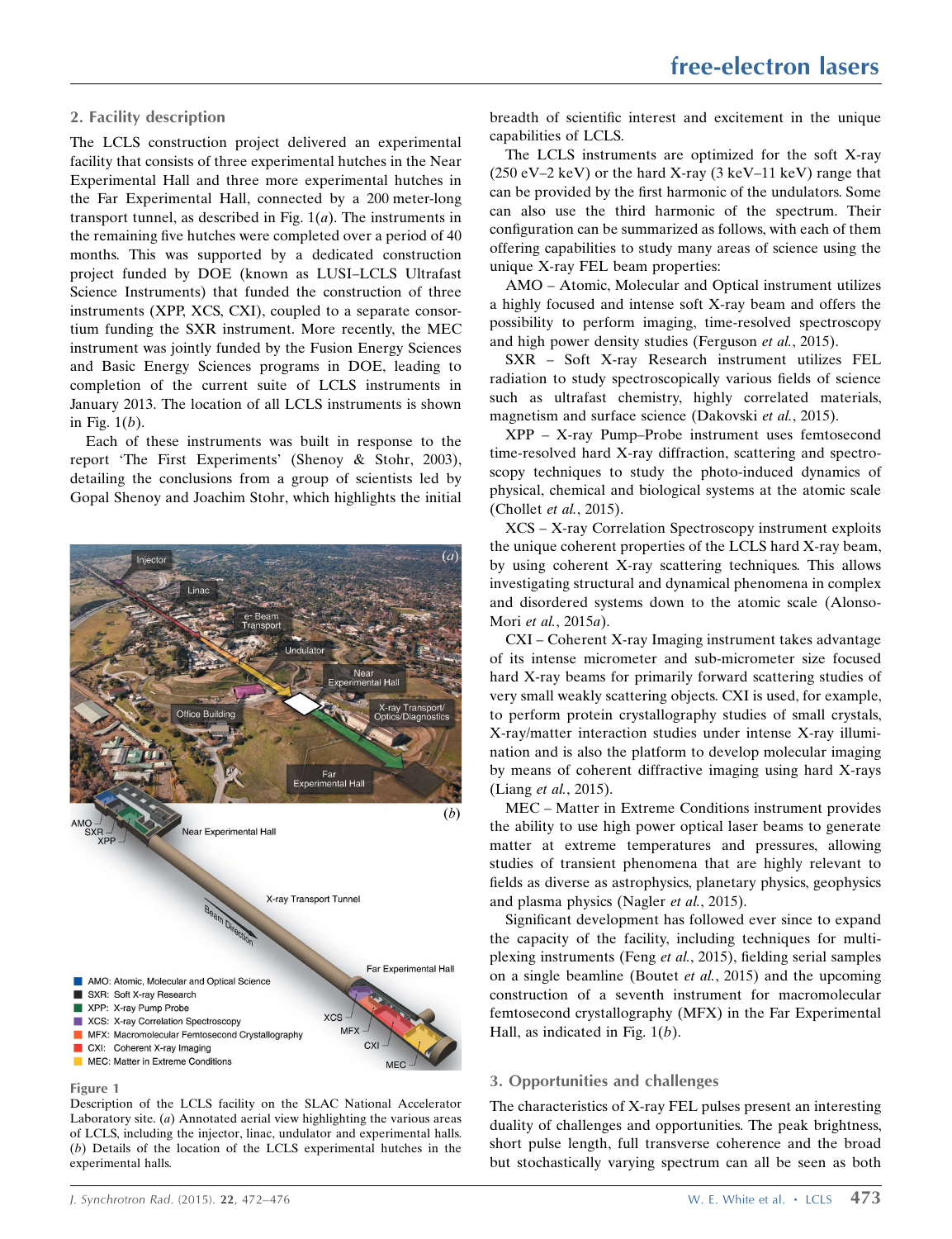## free-electron lasers

problematic and enabling. For example, the intensity of the focused X-ray beam can result in irreversible sample damage from a single pulse, rendering further measurements impossible. However, the brightness that is responsible for this damage can be combined with the short pulse duration to provide a measurement approach that allows meaningful signals to be obtained within that single shot yielding substantial information prior to destruction. This opens up the potential to study samples that are precluded from investigation using conventional approaches. The so-called 'diffractbefore-destroy' technique is a prime example of this (Neutze et al., 2000).

This, however, is a fundamentally different paradigm to the approaches and techniques adopted at storage ring light sources, and has forced a complete re-evaluation of all aspects of the experiments from the theoretical assessment of what physical properties can be investigated, through preparation and delivery of samples, to development of wholly new measurement and detection techniques, and finally the data extraction and analysis at the back end of the experiment. In some ways, such systems are hybrids of synchrotron measurements with some typical aspects of high-power laser plasma physics experiments. Overall, with hindsight, it is clearly a misnomer to classify an X-ray FEL as a 'fourthgeneration light source'. Quite simply, it is a wholly new class of experimental tool and needs to be considered as such when contemplating science opportunities, experimental configurations, facility operations and data interpretation. By adopting a new mindset, we can realize the unique potential of LCLS and other emerging FEL facilities, and avoid the pitfall of incremental approaches or comparisons with storage ring facilities.

The intrinsic pulsed nature of the FEL sources suits the requirements of a range of broadly enabling experimental techniques such as pump–probe. In these experiments, an excitation (ultrafast optical, THz, high pulsed magnetic field, etc.) is triggered with a controlled degree of synchronization with each FEL pulse, allowing studies of both ultrafast phenomena and stroboscopic evolution over extended timescales of systems that require an extremely bright probe source. A further example is where the high peak brightness of LCLS has allowed the high-power laser community to merge with the traditional X-ray world, opening up new opportunities in investigating transient behaviors of 'matter in extreme conditions' (Nagler et al., 2015).

In considering how best to exploit the incredible peak brightness, along with short temporal duration, coherence and potential high degree of control over all these pulse characteristics, we can access entirely new avenues of investigation. This requires experimental solutions that can cope with the fact that every shot is different and there can be substantial jitter in the energy spectrum, as well as temporal and spatial properties of the X-ray beam. This 'shot-by-shot' technique is eventually further complicated by the need for continuous refreshing of the sample and the fact that the samples may not be reproducible at the length-scales of interest. The consequences of such challenges include:

(i) A broad suite of information needs to be recorded for every single shot (including machine parameters and multiple diagnostic measurements that are required in order to properly interpret a single-shot event), which on a facility stretching across several kilometers is challenging in terms of data acquisition, synchronization and retrieval.

(ii) The continuous development and integration of new diagnostics to characterize the properties of every single shot (Moeller *et al.*, 2015), but also the development of more elaborate ways to address more complex forms of jitter, such as the focal properties (Sikorski et al., 2015) and spectra of the FEL beam (Zhu et al., 2012).

(iii) The emergence of experiments requiring several concurrent techniques in order to fully understand the process probed by individual shots. This is, in particular, the case with the application and development of spectroscopy techniques (Alonso-Mori *et al.*, 2015*b*) in combination with other diffuse scattering or diffraction techniques.

(iv) A whole suite of laser systems are needed across all LCLS instruments (Minitti et al., 2015), requiring the delivery of reliably tailored optical pulses in terms of wavelength, power, pulse duration, spatial profile and repetition rate, with precise control of time delay with respect to the LCLS pulses. This includes the development of laser-based secondary sources of excitation such as THz radiation that are requested for specific experiments (Turner et al., 2015).

(v) New imaging detectors are needed in order to take full advantage of these sources, both for soft-X-ray and hard-X-ray experiments. Recording all scattered photons that emerge within a sub-100 fs pulse is a real challenge. A review of the LCLS detector program is given by Blaj et al. (2015).

(vi) Imaging detectors developed specifically for FEL sources also require very specific treatment in terms of signal correction (cross-talk, nonlinearity, etc.) in order to successfully lead to correct data interpretation (van Driel et al., 2015).

(vii) New sample injection and delivery mechanisms are needed to exploit the full capability of the high repetition rate and brightness, including in-air operation.

(viii) The development of new data recording and data mining techniques are required for the output generated by detectors at rates from 10 to  $10^6$  Hz.

In adapting to science at LCLS, some strong and wellestablished scientific communities, such as the protein crystallography (PX) community, have had to develop wholly new approaches to their field. They had to return to the fundamentals of developing new measurement techniques, having been used to a high degree of automation on third-generation machines. This required a strong R&D phase, where every aspect of the experiment requires significant attention, and from which complementary philosophies of the most productive approach have emerged. For example, there are substantial trade-offs and differences of opinion between the future impact of macromolecular crystallography (derivative of goniometer-based techniques used on synchrotrons) and the emerging field of serial femtosecond crystallography (Schlichting, 2015), with the ultimate goal of diffraction from single particles entrained in a liquid jet. Such debates are the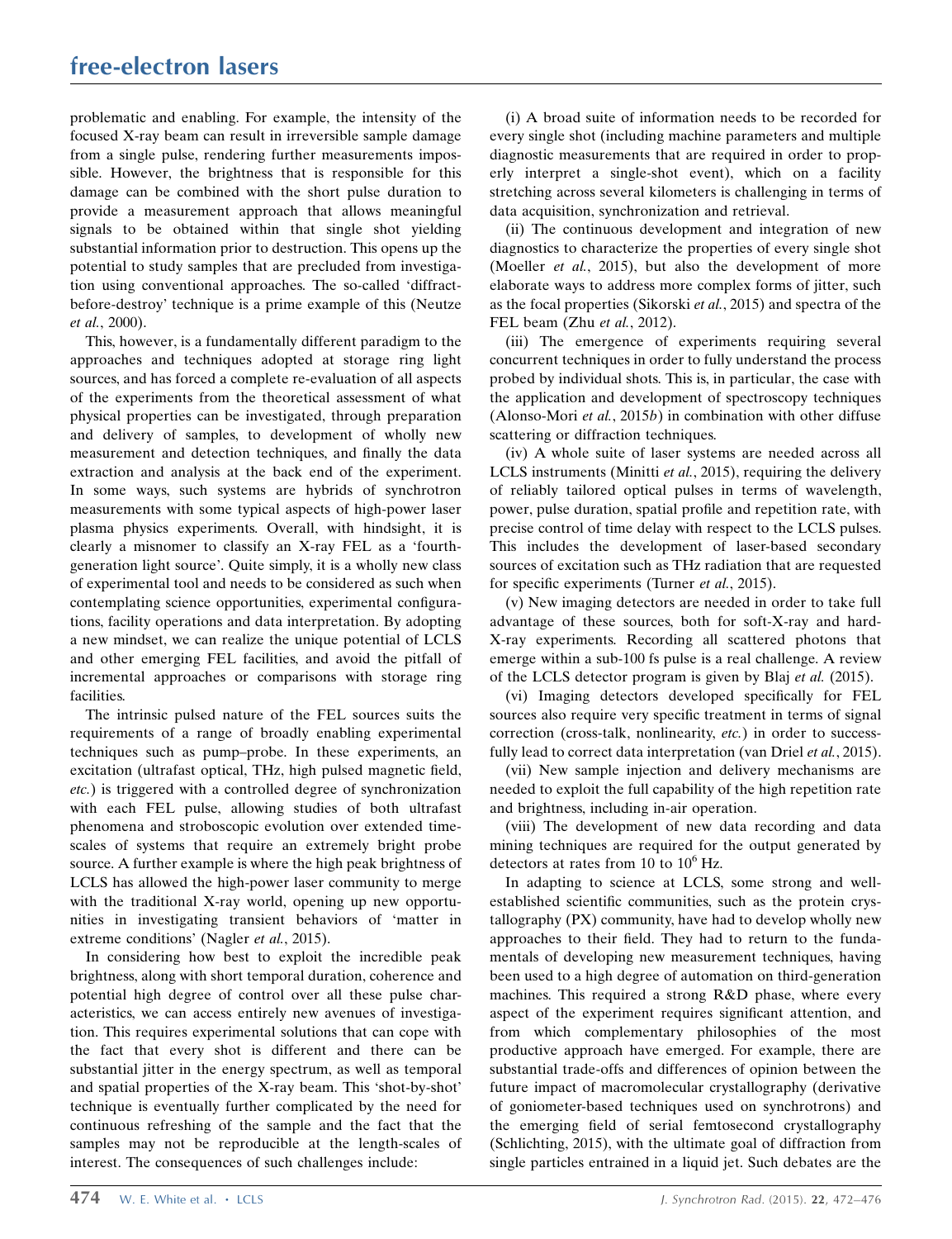lifeblood of newly emerging fields, and illustrate the healthy evolution that is driven by a major change in this new type of light sources, such as LCLS.

The baseline operation of LCLS as a self-amplified stimulated emission (SASE) beam originating from a stochastic process means that each pulse can present very different temporal, spectral and spatial properties. As such, a wide range of schemes is being developed to control the FEL pulses. In parallel, many diagnostics are being developed to measure these differences at the single-shot level in order to allow correction and correlation in the data analysis. Examples include:

(i) Self-seeding (and ultimately external seeding) to control the longitudinal coherence length and thus the monochromaticity of the output light (Amann et al., 2012; Ratner et al., 2015).

(ii) Control of the bunch charge and envelope to deliver ultra-short pulses, with durations as short as a few femtoseconds.

(iii) Undulators to manipulate the polarization.

(iv) Control of the spatial and timing jitter, along with precision measurements of the pulse envelope using techniques such as X-ray Transverse CAVity (XTCAV) (Ding et al., 2011).

(v) In-line spectrometers to measure the spectrum of a single shot (Zhu et al., 2012).

(vi) Generation of multi-bunches, providing color separation at the percent level (and ultimately at the multi-100 eV level to provide platforms for studying multiple elements simultaneously).

## 4. Scientific impact

The associated collection of papers in this journal focuses on the technical capabilities of the LCLS instruments. However, just five years into the operational phase of this new facility, it is essential to note that their scientific impact has already been profound. Details of this are to be explored in a separate article (Bostedt et al., 2015), but the breadth of research topics includes:

(i) Life sciences: structure measurements of photosystem I via femtosecond nanocrystallography (Chapman et al., 2011); the first coherent diffraction images of a single virus particle with an X-ray FEL (Seibert et al., 2011); high-resolution protein structure determination (Boutet et al., 2012); and the first de novo structure determination from an X-ray laser (Barends et al., 2014).

(ii) Plasma physics: creation and diagnosis of solid density plasmas (Vinko et al., 2012).

(iii) Magnetism: single-shot imaging of nanoscale ferromagnetic order via resonant X-ray holography (Wang et al., 2012); the first study of the dynamics of laser-driven switching in magnetic materials with chemical selectivity (Graves et al., 2013); and the demonstration of the possibility of manipulating atomic scale magnetic structure with the electric field of light on a sub-picosecond timescale (Kubacka et al., 2014).

(iv) Chemistry: investigation of the photo-induced spin crossover transition in metal transition complexes by timeresolved femtosecond X-ray absorption (Lemke et al., 2013) and fluorescence (Zhang et al., 2014) spectroscopy.

(v) Materials science: fractal morphology, imaging and mass spectrometry of single aerosol particles in flight (Loh et al., 2012); the first observation of the three-dimensional structural response of nanocrystal lattice dynamics following laser excitation (Clark et al., 2013); the measurement of the phonon dispersion of germanium with time-resolved X-ray diffuse scattering (Trigo et al., 2013); and visualization of lattice dynamics and material failure in shock-compressed matter (Milathianaki et al., 2013).

(vi) Atomic physics: demonstration of the long-standing prediction of sum frequency generation using an optical laser and hard X-rays (Glover et al., 2012).

(vii) Surface science: real-time observation of surface bond breaking using an X-ray laser (Dell'Angela et al., 2013).

## 5. Facility access

LCLS instruments are open to academia, industry, government agencies and research institutes worldwide for scientific investigations. There are two calls for proposals per year and external peer-review committees evaluate proposals based on scientific merit and instrument suitability. Access is without charge for users who intend to publish their results. Prospective users are encouraged to contact instrument staff members to learn more about the science and technical capabilities of the facility, as well as opportunities for collaboration.

## 6. Conclusion and perspectives

After just five years of operation, it is remarkable to note the speed and intensity with which LCLS has become fully operational and delivered a very significant array of scientific results. This has required new approaches to facility operations, instrument design, detector development, measurement techniques and data analysis. It can clearly be seen that X-ray FELs should be considered as a new type of light source, avoiding inappropriate and misleading extrapolations from preceding light sources. The fourth-generation light sources are now clearly identified as diffraction-limited storage ring sources (Eriksson et al., 2014) and will inevitably have a bright future. The scientific impact and the success of X-ray FEL facilities, going forward, will be determined by the degree to which the science opportunities can be derived from fundamentally new approaches to defining theoretical goals, experimental designs and data analysis.

Such opportunities have been dramatically strengthened by the emergence of other X-ray FEL facilities around the world: SACLA and SCSS in Japan (Ishikawa et al., 2012; Shintake et al., 2008), the European XFEL and FLASH in Germany (XFEL, 2006; Ayvazyan et al., 2006), Swiss-FEL in Switzerland (Patterson et al., 2014), PAL-XFEL in Korea (Nam et al., 2013), FERMI in Italy (Allaria et al., 2010), and most recently